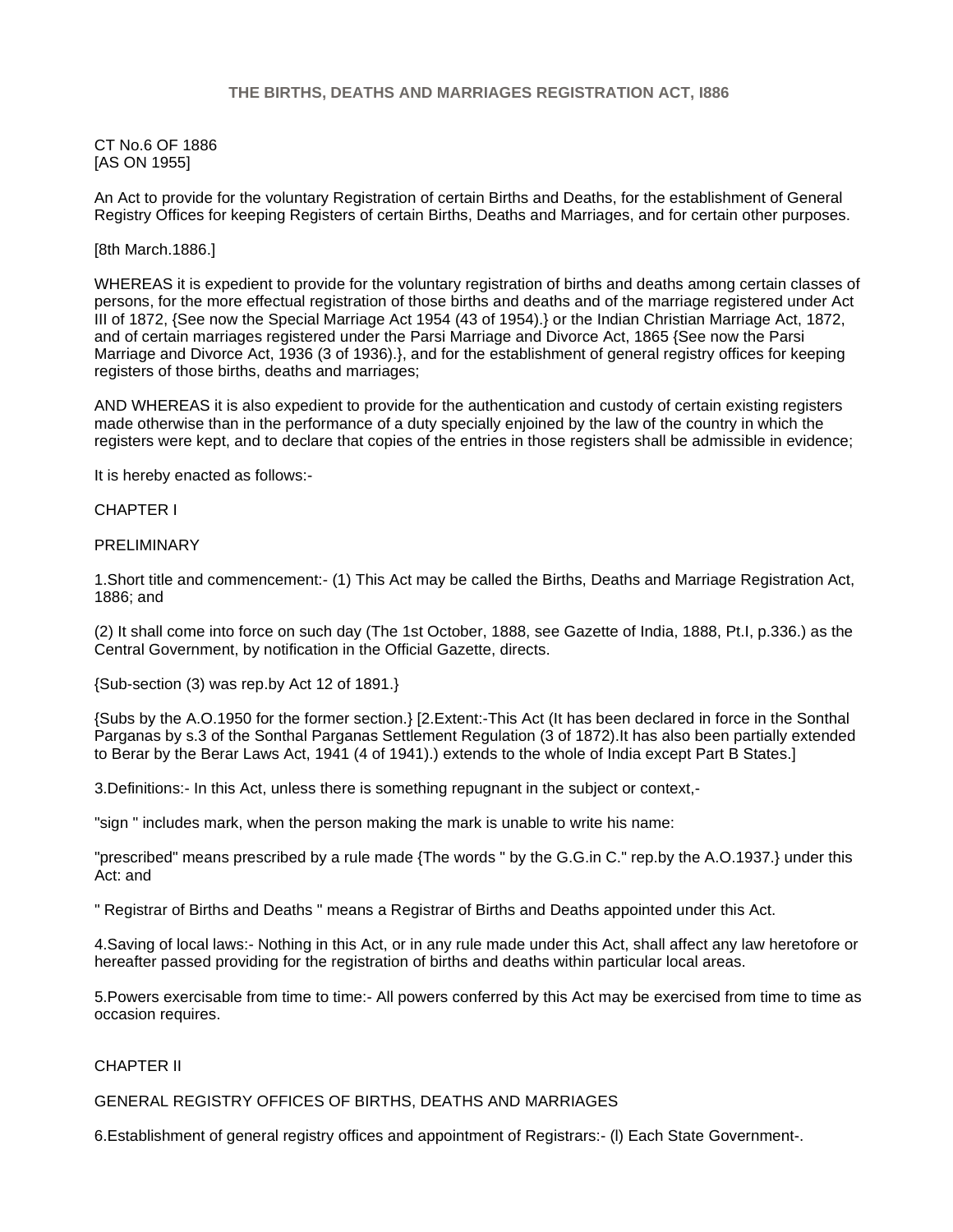(a) shall establish a general registry office for keeping such certified copies of registers of births and deaths registered under this Act, or marriages registered under Act III of 1872 {See now the special Marriage Act, 1954 (43 of 1954).} (to provide a form of marriage in certain cases) or the Indian Christian Marriage Act, 1872, or, beyond the local limits of the ordinary original civil jurisdiction of the High Court of Judicature at Bombay, under the Parsi Marriage and Divorce Act, 1865 {See now the Parsi Marriage and Divorce Act, 1936 (3 of 1936).}, as may be sent to it under this Act, or under any of the three last-mentioned Acts, as amended by this Act; and (15 of 1872) (15 of 1865)

(b) may appoint to the charge of that office an officer, to be called the Registrar General of Births, Deaths and Marriages, for the territories under its administration:

(Sub-section (2) was rep.by the A.O.1937,)

7.Indexes to be kept at general registry office:-Each Registrar General of Births, Deaths and Marriages shall cause indexes of all the certified copies of registers sent to his office under this Act, or under Act III of 1872 {See now the Special Marriage Act, 1954 (43 of 1954).} the Indian Christian Marriage Act, 1872, or the Parsi Marriage and Divorce Act, 1865 {See now the Parsi Marriage and divorce Act, 1936 (3 of 1936).} amended by this Act, to be made and kept in his office in the prescribed form.

8.Indexes to be open be Inspection:- Subject to the payment of the prescribed fees, the indexes made shall be at all reasonable times open to inspection by an person applying to inspect them, and copies of entries in the certified copies of the registers to which the indexes relate shall be given l all persons applying for them.

9.Copies of entries to be admissible in evidence:- A copy of an entry given under the last foregoing section shall be certified by the Registrar General of Births, Deaths and Marriage or by an officer authorized in this behalf by the State Government and shall be admissible in evidence for the purpose of proving the birth, death or marriage to which the entry relates.

10.Superintendence of Registrars by Registrar General:- Each Registrar General of Births, Deaths and Marriages shall exercise a general superintendence over the Registrars of Births and Deaths in the territories for which he is appointed.

CHAPTER III

REGISTRATION OF BIRTHS AND DEATHS

#### A.-Application of this Chapter

11.Persons whose births and deaths are registrable:-(1) The persons whose births and deaths shall, in the first instance, be registrable under this Chapter are the following, namely:

(a) in {Subs.by the A.O.1950, for " the Provinces ".} [a Part A State or a Part C State] the members of every race, sect or tribe to which the Indian Succession Act 1865 {See now the Indian Succession Act, 1925 (39 of 1925), s.3.}, applies, and in respect of which an order under section 332 of that Act is not for the time being in force and all persons professing the Christian religion;

{Clause (b) was rep.by the A.O.1950}

(2) But the State Government, by notification in the Official Gazette, may {The words " with the previous approval of the G.G.in C." were omitted by Act 38 of 1920, s.2 and Sch.I.} extend the operation of this Chapter any other class of persons either generally or in any local area.

#### B.-Registration establishment

12.Power for state Government to appoint Registrars for its territories:-The State Government may appoint, either by name or virtue of their office, so many persons as it thinks necessary to Registrars of Births and Deaths for such local areas within the territories under its administration as it may define and, if it sees fit, for any class of persons within any part of those territories.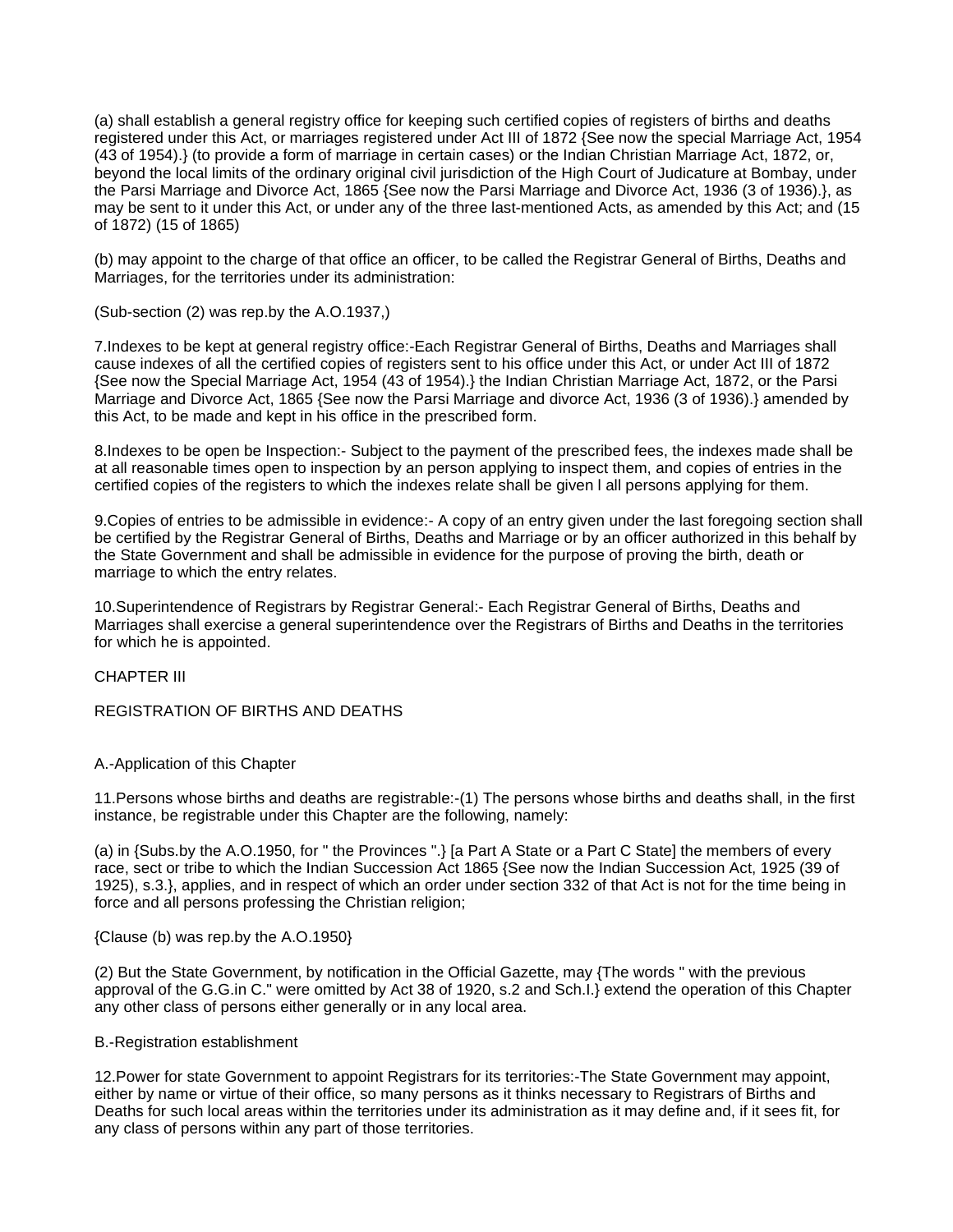13.[Power for Central Government to appoint Registrars for Indian States.] Rep.by the A.O.1950.

14.Registrar to be deemed a public servant:- Every Registrar of Births and Deaths shall be deemed to be a public servant within the meaning of the Indian Penal Code.

15.[Power to remove Registrars.] Rep.by the A.O.1937.

16.Office and attendance of Registrar:- (1) Every Registrar of Births and Deaths shall have an office in the local area, or within the part of the territories or dominions, for which he is appointed.

(2) Every Registrar of Births and Deaths to whom the State Government may direct this sub-section to apply shall attend at his office for the purpose of registering births and deaths on such days and at such hours as the Registrar General of Births, Deaths and Marriages may direct, and shall cause to be placed in some conspicuous place on or near the outer door of his office his name, with the addition of Registrar of Births and Deaths for the local area or class for which he is appointed, and the days and hours of his attendance.

17.Absence of Registrar or vacancy in his office:- (1) When any Registrar of Births and Deaths to whom the State Government may direct this section to apply {The section has been declared by the Govt.of Madras to apply to all Registrars appointed by that Govt.under s.12, see Mad.R.and O.} , not being a Registrar of Births and Deaths for a local area in the town of Calcutta, Madras or Bombay, is absent, or when his office is temporarily vacant, any person whom the Registrar General of Births, Deaths and Marriages appoints in this behalf, or, in default of such appointment, the Judge of the District Court within the local limits of whose jurisdiction the Registrar's office is situate, or such other officer as the State Government appoints in this behalf, shall be the Registrar of Births and Deaths during such absence or until the State Government fills the vacancy.

(2) When any such Registrar of Births and Deaths for a local area in the town of Calcutta, Madras or Bombay is absent, or when his office is temporarily vacant, any person whom the Registrar General of Births, Deaths and Marriages appoints in this behalf shall be the Registrar of Births and Deaths during such absence or until the State Government fills the vacancy.

(3) The Registrar General of Births, Deaths and Marriages shall report to the State Government all appointments made by him under this section.

18.Register books to be supplied and preservation of records to be provided:-The State Government shall supply every Registrar of Births and Deaths with a sufficient number of register books of births and of register books of deaths, and shall make suitable provision for the preservation of the records connected with the registration of births and deaths.

### C.-Mode of registration

19.Duty of Registrar to register births and deaths of which notice is given:-Every Registrar of Births and Deaths, on receipt of notice of a birth or death within the local area or among the class for which he is appointed, shall, if the notice is given within the prescribed time and in the prescribed mode by a person authorized by this Act to give the notice, forthwith make an entry of the birth or death in the proper register book:

### Provided that-

(a) if he has reason to believe the notice to be in any respect false, he may refuse to register the birth or death until he receives an order from the Judge of the District Court directing him to make the entry and prescribing the manner in which the entry is to be made; and

(b) he shall not enter in the register the name of any person as father of an illegitimate child, unless at the request of the mother and of the person acknowledging himself to be the father of the child.

20.Persons authorized to given notice of birth:-Any of the following persons may give notice of a birth namely:-

(a) the father or mother of the child;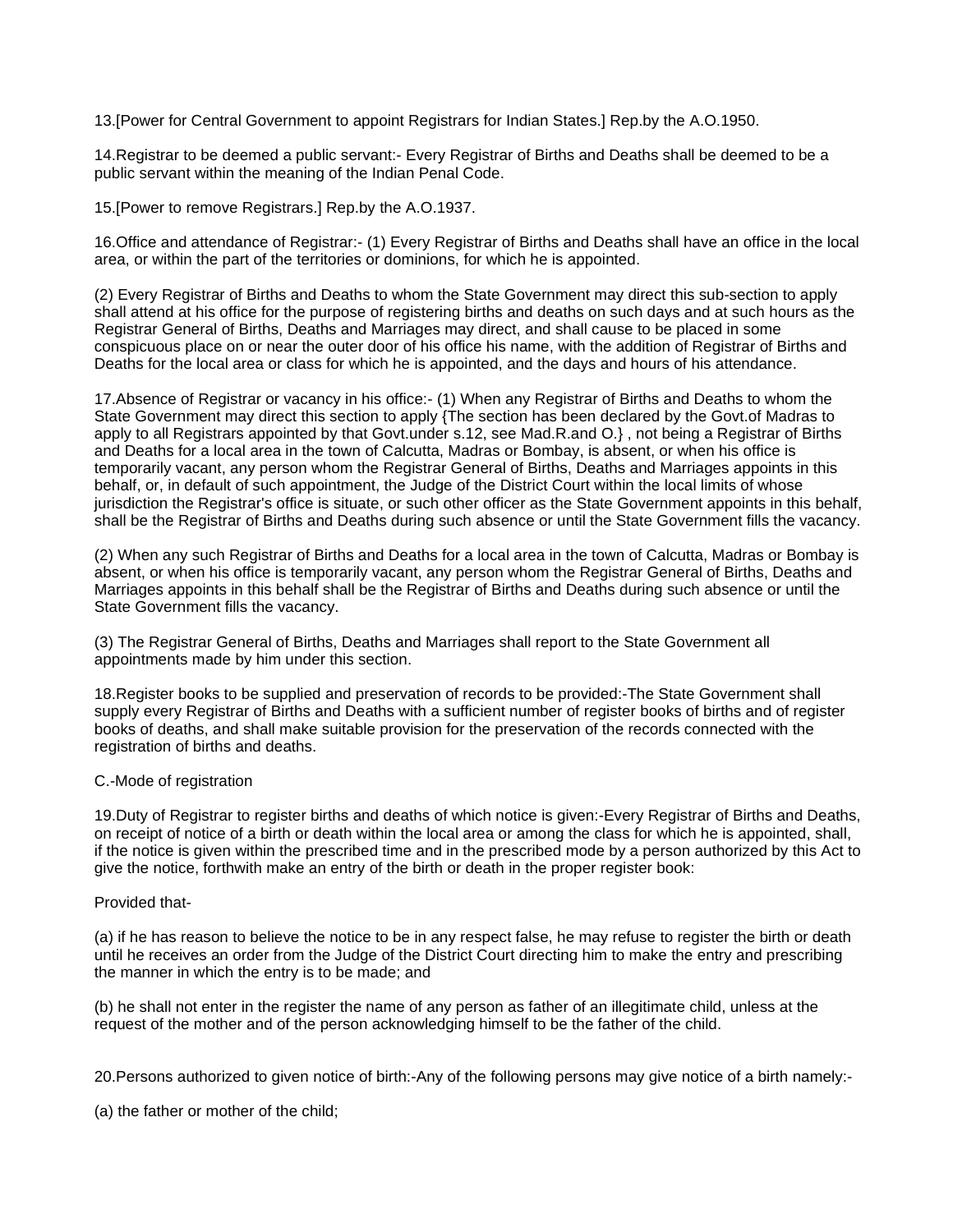(b) any person present at the birth;

(c) any person occupying, at the time of the birth, any part of the house wherein the child was born and having knowledge of the child having been born in the house

(d) any medical practitioner in attendance after the birth and having personal knowledge of the birth having occurred

(e) any person having charge of the child.

21.Persons authorized to give notice of death:-Any of the following persons may give notice of a death namely:-

(a) any relative of the deceased having knowledge of any of the particulars required to be registered concerning the death;

(b) any person present at the death;

(c) any person occupying, at the time of the death, any part of the house wherein the death occurred and having knowledge of the deceased having died in the house;

(d) any person in attendance during the last illness of the deceased;

(e) any person who has seen the body of the deceased after death.

22.Entry of birth or death to be signed by person giving notice:-(1) When an entry of a birth or death has been made by the Registrar of Births and Deaths under section 19, the person giving notice of the birth or death must sign the entry in the register in the presence of the Registrar:

{Ins.by Act 9 of 1911, s.2.} [Provided that it shall not be necessary for the person giving notice to attend before the Registrar or to sign the entry in the register if he has given such notice in writing and has furnished to the satisfaction of the Registrar such evidence of his identity as may be required by any rules made by the State Government in this behalf.]

(2) Until the entry has been so signed {Ins.by Act 9 of 1911, s.2.} [or the conditions specified in the proviso to sub-section (1) have been complied with,] the birth or death shall not be deemed to be registered under this Act.

(3) When the birth of an illegitimate child is registered, and the mother and the person acknowledging himself to be the father of the child jointly request that that person may be registered as the father, the mother and that person must both sign the entry in the register in the presence of the Registrar.

23.Grant of certificate of registration of birth or death:- The Registrar of Births and Deaths shall, on application made at the time of registering any birth or death by the person giving notice of the birth or death, and on payment by him of the prescribed fee, give to the applicant a certificate in the prescribed form, signed by the Registrar, of having registered the birth or death.

24.Duty of Registrars as to sending certified copies of entries in register books to Registrar General:-(1) Every Registrar of Births and Deaths in { Subs.by the A.O.1950 for " the Provinces ".} [Part A States or Part C States] shall send to the Registrar General of Births, Deaths and Marriages for the territories within which the local area or class for which he is appointed is situate or resides, at the prescribed intervals, a true copy certified by him, in the prescribed form, of all the entries of births and deaths in the register book kept by him since the last of those intervals:

Provided that in the case of Registrars of Births and Deaths who are clergymen of the Churches of England, Rome and Scotland, the Registrar may, if so directed by his ecclesiastical superior, send the certified copies in the first instance to that superior, who shall send them to the proper Registrar General of Births, Deaths and Marriage

In this sub-section " Church of England " and " Church of Scot land " mean the Church of England and the Church of Scotland a by law established respectively; and " Church of Rome " means the Church which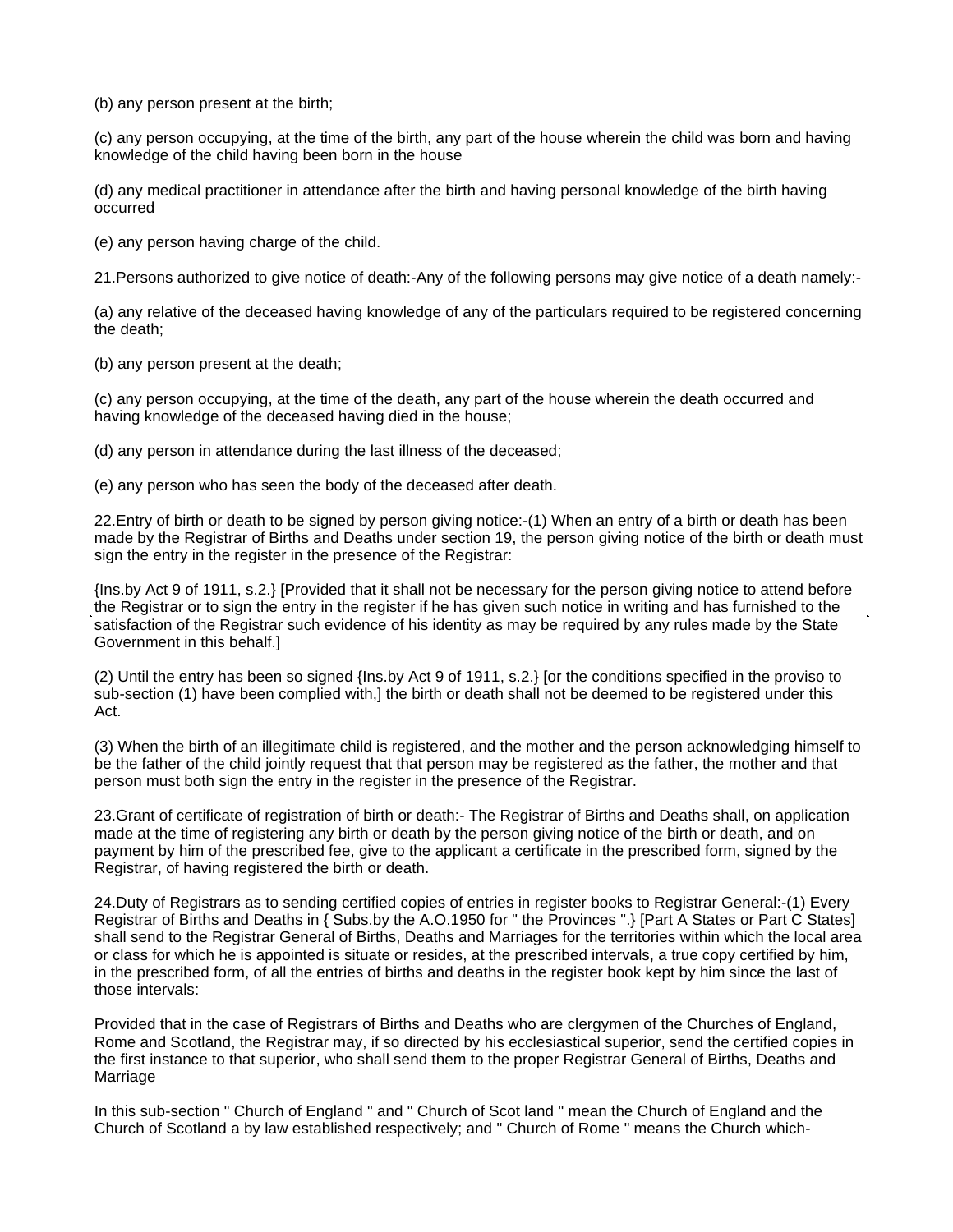regards the Pope of Rome as its spiritual head.

{Sub-section (2) was rep.by the A.O.1950.}

{The proviso, added by Act 38 of 1920, s.2 and Sch.I, rep.by the A.O.1937}

25.Searches and copies of entries in register books:-(1) Every Registrar of Births and Deaths shall, on payment of the prescribed fees, at all reasonable times, allow searches to be made in the register books kept by him, and give a copy of any entry in the same.

(2) Every copy of an entry in a register book given under this section shall be certified by the Registrar of Births and Deaths and shall be admissible in evidence for the purpose of proving the birth} or death to which the entry relates.

26.Exceptional provision for registration of certain births and deaths:- Notwithstanding anything in section 19, the State Government may make rules {For rules made under s.96 conjointly with ss.28 and 36, see Gazette of India, 1888, Pt.I, p 336, and different local Rules and Orders.All rules made by the G.G.in C.under this Act before 1911 shall be deemed to have been made by the State Governments, see s 6 of Act 9 of 1911.} authorizing Registrars of Births and Deaths.on conditions and in circumstances to be specified in the rules, to register births and deaths occurring outside the local areas or classes for which they are appointed.

### D.-Penalty for false information

27.Penalty for willfully giving false information:- If any person willfully makes, or causes to be made for the purpose of being inserted in any register of births or deaths, any false statement in connection with any notice of a birth or death} under this Act, he shall be punished with imprisonment for a tern which may extend to three years, or with fine, or with both.

### E.-Correction of errors

28.Correction of entry in register of births or deaths:- (1) If it is proved to the satisfaction of a Registrar of Births and Deaths that any entry of a birth or death in any register kept by him under this Act is erroneous in form or substance, he may, subject to such rules {For rules made under s.96 conjointly with ss.28 and 36, see Gazette of India, 1888, Pt.I, p 336, and different local Rules and Orders.All rules made by the G.G.in C.under this Act before 1911 shall be deemed to have been made by the State Governments, see s 6 of Act 9 of 1911.} as may be made by the State Government with respect to the conditions and circumstances on and in which errors may be corrected correct the error by entry in the margin, without any alteration of the original entry, and shall sign the marginal entry and add thereto the date of the correction.

(2) If a certified copy of the entry has already been sent to the Registrar General of Births, Deaths and Marriages, the Registrar of Births and Deaths shall make and send a separate certified copy c the original erroneous entry and of the marginal correction therein made.

# CHAPTER IV

# AMENDMENT OF MARRIAGE ACTS

[Rep.by the Repealing Act, 1938 (1 of 1938), s.2 and Sch.]

# CHAPTER V

# SPECIAL PROVISIONS AS TO CERTAIN EXISTING REGISTERS

32.Permission to persons having custody of certain records to send them within one year to Registrar General:- If any person in {Subs.by the A.O.1950, for "a Province, or in any Indian State"} [a Part A State or a Part C State], has for the time being the custody of any register or record of birth, baptism naming, dedication, death or burial of any persons of the classes referred to in section 11, sub-section (1), or of any register or record of marriage of any persons of the classes to which Act III of 1872 or the Indian Christian Marriage Act, 1B72, or the Parsi Marriage and Divorce Act, 1865, applies, and if such register or record has been made otherwise than in performance of a duty specially enjoined by the law of the country in which the register or record was kept,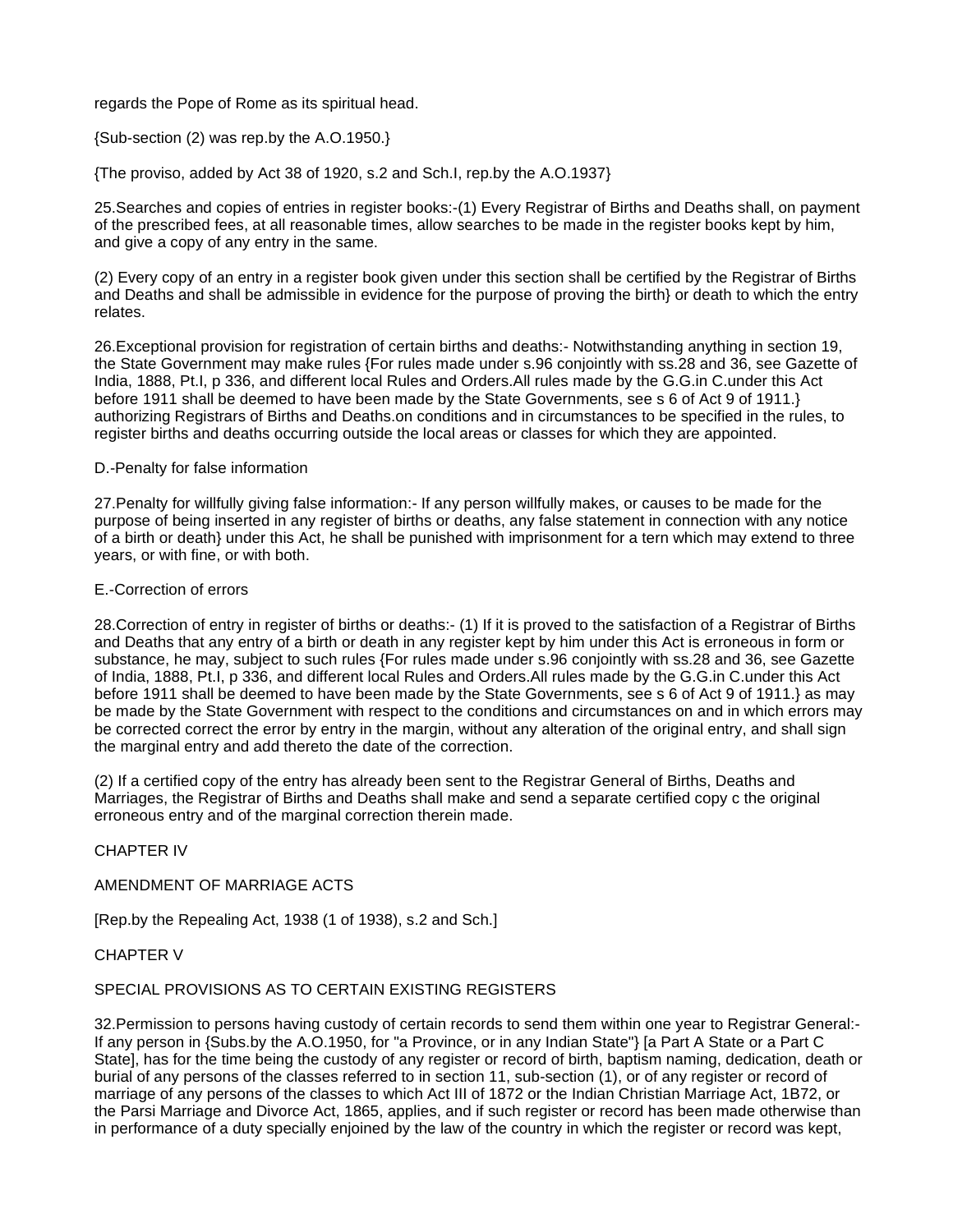may, {Subs.by Act 16 of 1890, s.1, for " within one year from the date on which this Act comes into force ".} [at any time before the first day of April, 1891], send the register or record to the office of the Registrar General of Birth Deaths and Marriages for the territories within which he resides,

{Certain words were rep.by the A.O.1950,}

33.Appointment of Commissioners to examine registers:- {Subs by Act 38 of 1920, s.2 and Sch.I, for the original sub-section (1).} [(l) Any State Government in the case of registers or records.sent under section 32 to the Registrar General for the territories under of its administration, {Certain words were rep.by the A.O.1950.} may appoint so many persons as it {The words " or he, as the case may be, " were rep.by the A.O.1937.} thinks fit to be Commissioners for examining such registers or records ]

(2) The Commissioners so appointed shall hold office for such period as the {Subs.for " G.G.in C." by Act 38 of 1920, s.2 and Sch.I.} [authority appointing them], by the order of appointment, or any subsequent order, directs.

34.Duties of Commissioners:- (1) The Commissioners appointed under the last foregoing section shall enquire into the state, custody and authenticity of every such register or record as may be sent to the Registrar General of Births, Deaths and Marriages under section 32;

and shall deliver to the Registrar General a descriptive list or descriptive lists of all such registers or records, or portions of registers or records, as they find to be accurate and faithful.

(2) The list or lists shall contain the prescribed particulars and refer to the registers or records, or to the portions of the registers or records, in the prescribed manner.

(3) The Commissioners shall also certify in writing, upon some part of every separate book or volume containing any such register or record, or portion of a register or record, as is referred to in any list or lists made by the Commissioners, that it is one of the registers or records, or portions of registers or records, referred to in the said list or lists.

35.Searches of lists prepared by commissioners and grant of certified copies of entries:- (1) Subject to the payment of the prescribed fees, the descriptive list or lists of registers or records, or portions of registers or records, delivered by the Commissioners to the Registrar General of Births, Deaths and Marriages shall be, at all reasonable times, open 8 to inspection by any person applying to inspect it or them, and copies of entries in those registers or records shall be given to all persons applying for them.

(2) A copy of an entry given under this section shall be certified by the Registrar General of Births, Deaths and Marriages, or by an Officer or person authorized in this behalf by the State Government and shall be admissible in evidence for the purpose of proving the birth baptism, naming, dedication, death, burial or marriage to which the entry relates.

{S.35A was added by the Births, Deaths and Marriages Registration Act (1886) Amendment Act, 1890 (16 of 1890), s.2, which was repealed by the Devolution Act, 1920 (38 of 1920), s.3 and Sch.II.The present subsection (1) was subs.for the original subvention by the Devolution Act, 1920 (38 of 1920), s.2 and Sch.I, and sub-section (2), which is the same as the original subsection (2), was ins.by the Repealing and Amending Act, 1934 (24 of 1934), s.2 and Sch.I.} [35A.Constitution of additional Commissions for purposes of this Chapter.(1) {The words " The Central Govt.or " were rep.by the A.O.1950.} The State Government {Subs.by the A.O.1937, for " if he or it thinks fit, may by notification in; the Gazette of India or the local official Gazette, as the case may be"} [may be notification in the Official Gazette] appoint more Commissions {For Commissioners appointed under this section, see Gazette of India,: 1890, Pt.I, p.744.} than one for the purposes of section 33, each such Commission consisting of so many and such members, and having its functions restricted to the disposal, under this Act and the rules thereunder, of such registers and records sent under section 32 to the Registrar General as may be specified in the notification.

(2) If more Commissions than one are appointed in exercise of the power conferred by sub-section (1), then references in this Act to the Commissioners shall be construed as references to the members constituting a Commission so appointed.]

CHAPTER VI